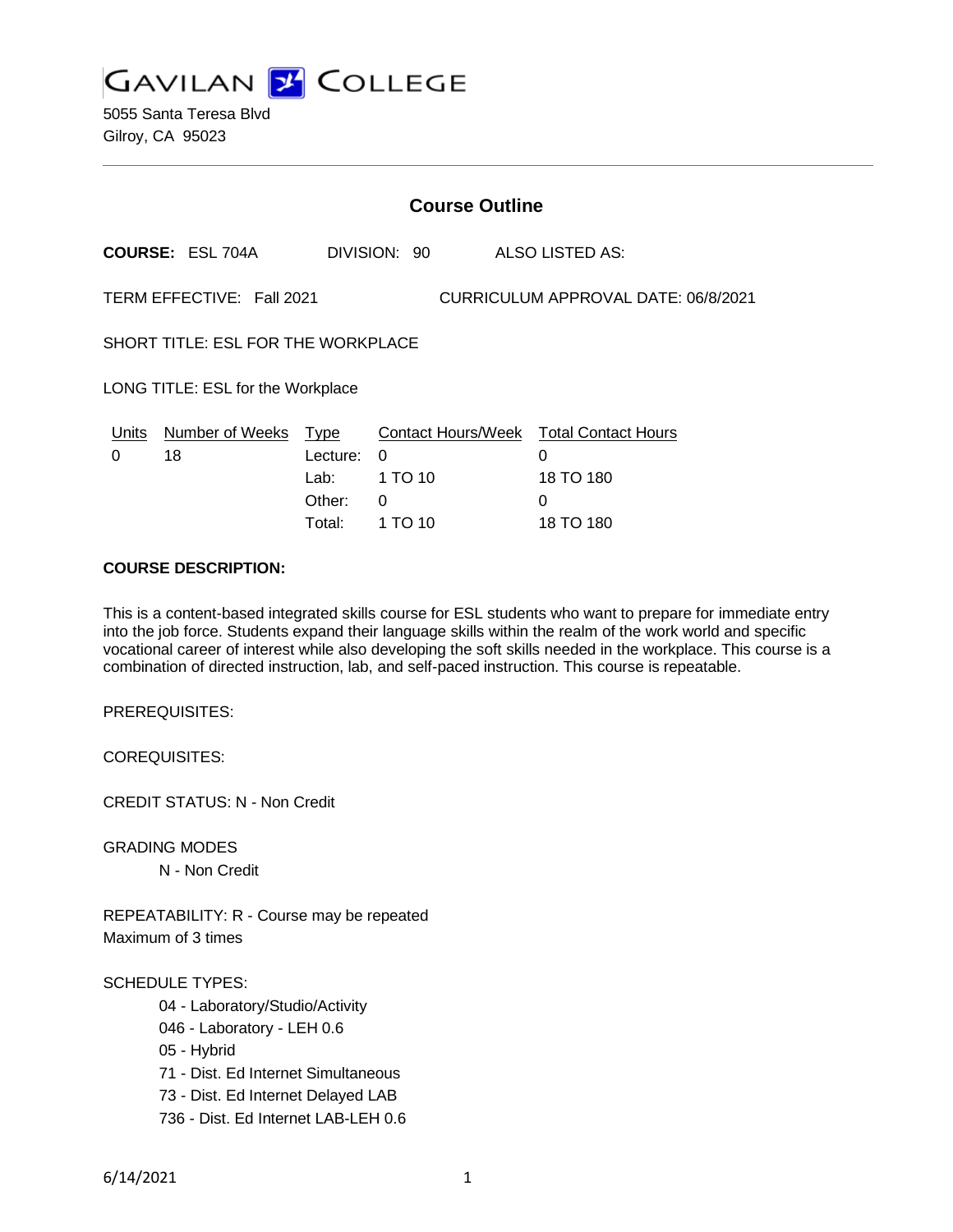# **STUDENT LEARNING OUTCOMES:**

By the end of this course, a student should:

1. Recognize, define, recall, and utilize vocational vocabulary.

2. Demonstrate cooperative work strategies and sociability in communication with co-workers and customers.

3. Utilize office skills, such as taking and leaving phone messages, writing an email, interpreting operating instructions and filling out a repair order, offering and filling out a rain-check, discussing inventory and effectively managing material resources.

4. Interpret and communicate work-related information effectively, such as personnel policies and fire safety warnings and procedures.

5. Demonstrate financial skills by being able to: use a savings and checking account and the forms associated with banking, interpret company-paid benefits, and understand paychecks and pay stubs.

### **CONTENT, STUDENT PERFORMANCE OBJECTIVES, OUT-OF-CLASS ASSIGNMENTS**

Curriculum Approval Date: 06/8/2021 1-17 Hours CONTENT: Students are introduced to course objectives, provide an assessment of their reading skills, have an orientation to the software and hardware used in the program, and are introduced to time management skills. Students focus on one specific grammar point (ex: present tense form "to be."); improve their reading skills in a self-paced environment; make introductions. In lab, students work in their individual vocational modules (Retail, Hospitality Services, Construction, Food). HOMEWORK Students design and implement a work/study schedule; students keep a log to define new vocabulary, another to write journal entries and reflections; they complete vocational modules; they complete grammar exercises and written assignments. Students prepare for a grammar test. STUDENT PERFORMANCE OBJECTIVES: Students will be able to introduce themselves; Technical jargon and the ability to read, write and communicate orally about topics in their vocational field will be demonstrated by the students.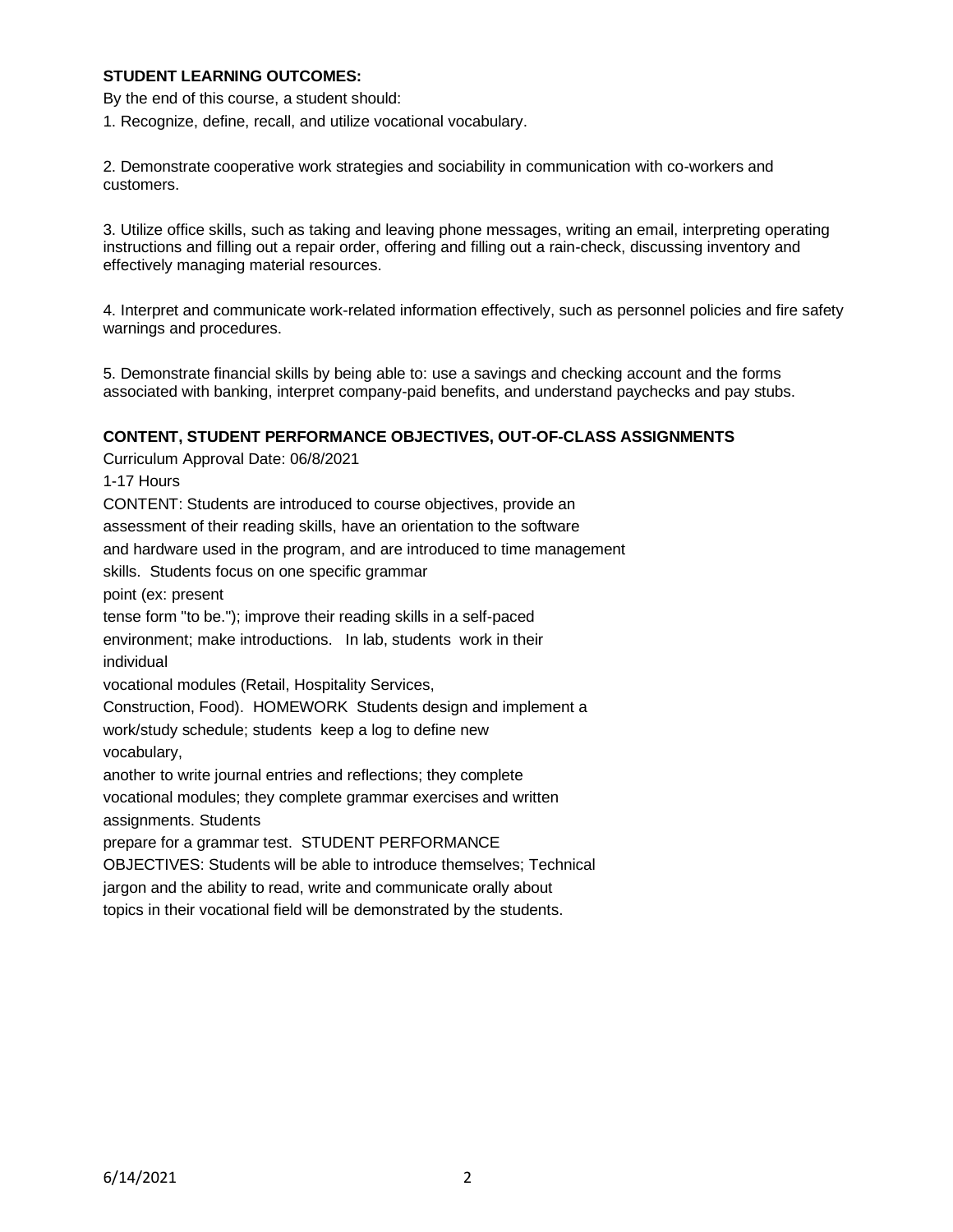1-17 Hours CONTENT: Students focus on specific grammar points (ex: present tense of "to be" and plural forms). They work on their reading skills in a self-paced environment. Students identify workplaces and give directions to them. In lab, students work in their individual vocational modules (Retail, Hospitality Services, Construction, and Food). . HOMEWORK: Students keep a log to define new vocabulary, another to write journal entries and reflections; they complete vocational modules; they complete grammar exercises and written assignments. Students prepare for a grammar test. STUDENT PERFORMANCE OBJECTIVES: Students will be able to recognize and repeat specific grammar point (ex.: the verb "to be" and plural forms) as they relate to their vocational fields. 1-17 Hours CONTENT: Students focus on specific grammar points (ex: Suggestions with "Let's" and imperative). They identify common machines and understand and give instructions for them. They work on their reading skills in a self-paced environment. In lab, students work in their individual vocational modules (Retail, Hospitality Services, Construction, and Food). . HOMEWORK: Students keep a log to define new vocabulary, another to write journal entries and reflections; they complete vocational modules; they complete grammar exercises and written assignments. Students prepare for a grammar test. STUDENT PERFORMANCE OBJECTIVES: Students will be able to recognize and repeat specific grammar points (ex.: "let's" and imperatives) as they relate to their vocational fields. 1-17 Hours CONTENT: Students focus on specific grammar points (ex: Simple present tense, demonstrative adjectives). They serve customers by responding to customer requests and taking customer orders. They work on their reading skills in a self-paced environment. In lab, students work in their individual vocational modules (Retail, Hospitality Services, Construction, and Food). . HOMEWORK: Students keep a log to define new vocabulary, another to write journal entries and reflections; they complete vocational modules; they complete grammar exercises and written assignments. Students prepare for a grammar test. STUDENT PERFORMANCE OBJECTIVES: Students will be able to recognize and repeat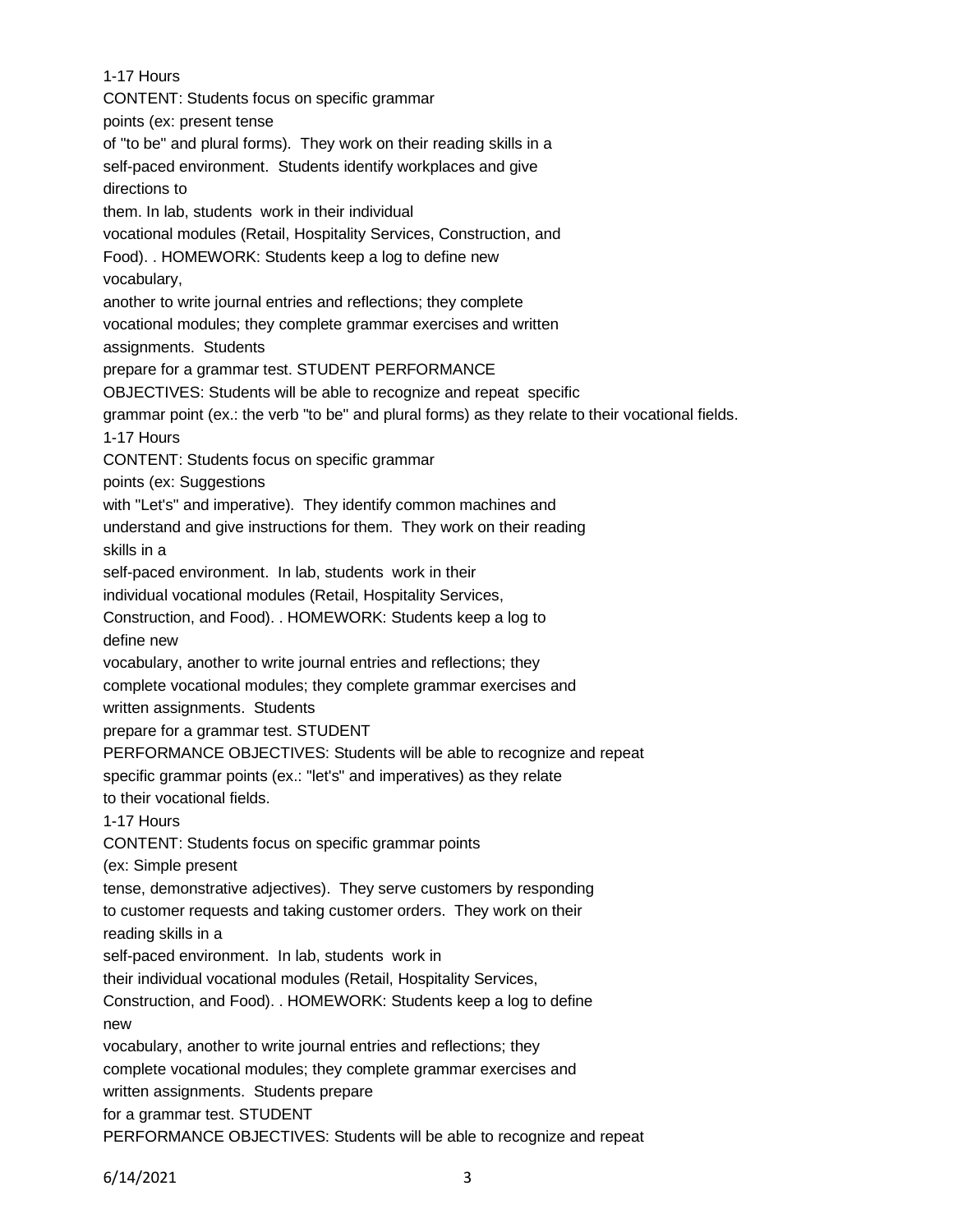specific grammar points (ex.: simple present tense and demonstrative adjectives) as they relate to their vocational fields. 1-17 Hours CONTENT: Students focus on specific grammar points (ex: Impersonal statements and questions). Students use days, dates and times to talk about work shifts and schedules They work on their reading skills in a self-paced environment. In lab, students work in their individual vocational modules (Retail, Hospitality Services, Construction, and Food). HOMEWORK: Students keep a log to define new vocabulary, another to write journal entries and reflections; they complete vocational modules; they complete grammar exercises and written assignments. Students prepare for a grammar test. STUDENT PERFORMANCE OBJECTIVES: Students will be able to recognize and repeat specific grammar points (ex.: Impersonal statements and questions) as they relate to their vocational fields. 1-17 Hours CONTENT: Students focus on specific grammar points (ex: Count/non-count nouns, more questions and impersonal statements). They give and follow instructions. They work on their reading skills in a self-paced environment. In lab, students work in their individual vocational modules (Retail, Hospitality Services, Construction, and Food). HOMEWORK: Students keep a log to define new vocabulary, another to write journal entries and reflections; they complete vocational modules; they complete grammar exercises and written assignments. Students prepare for a grammar test. STUDENT PERFORMANCE OBJECTIVES: Students will be able to recognize and repeat specific grammar points (ex.: count/non-count nouns, impersonal statements and questions) as they relate to their vocational fields. 1-17 Hours CONTENT: Students focus on one specific grammar point (ex: Present continuous tense). They respond to a request to work overtime and request and justify a day off. They work on their reading skills in a self-paced environment. In lab, students work in their individual vocational modules (Retail, Hospitality Services, Construction, and Food). HOMEWORK: Students keep a log to define new vocabulary, another to write journal entries and reflections; they complete vocational modules; they complete grammar exercises and written assignments. Students prepare for a grammar test. STUDENT PERFORMANCE OBJECTIVES:

Students will be able to repeat and recognize a specific grammar point

6/14/2021 4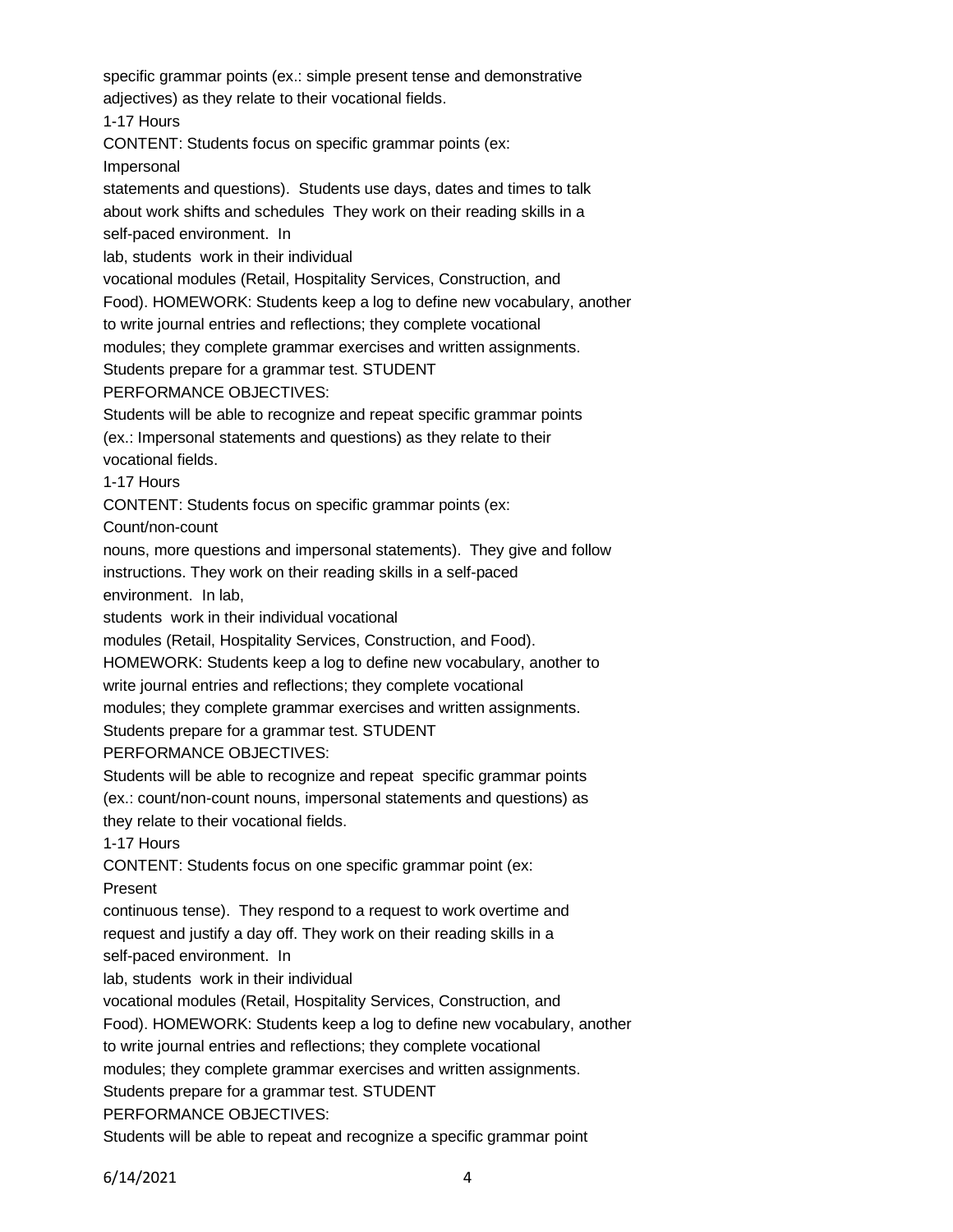(ex.: present continuous tense) as it relates to their vocational fields. 1-17 Hours CONTENT: Students focus on one specific grammar point (ex: possessives). They report accidents and offer emergency help.. They work on their reading skills in a self-paced environment. In lab, students work in their individual vocational modules (Retail, **Hospitality** Services, Construction, and Food). HOMEWORK: Students keep a log to define new vocabulary, another to write journal entries and reflections; they complete vocational modules; they complete grammar exercises and written assignments. Students prepare for a grammar test. STUDENT PERFORMANCE OBJECTIVES: Students will be able to repeat and recognize a specific grammar point (ex.: possessives) as it relates to their vocational fields. 1-17 Hours CONTENT: Students focus on one specific grammar point (ex: future tense). They provide service to customers by counting money, making change, and accepting various types of payments. They work on their reading skills in a self-paced environment. In lab, students work in their individual vocational modules (Retail, Hospitality Services, Construction, and Food). HOMEWORK: Students keep a log to define new vocabulary, another to write journal entries and reflections; they complete vocational modules; they complete grammar exercises and written assignments. Students prepare for a grammar test. STUDENT PERFORMANCE OBJECTIVES: Students will be able to repeat and recognize a specific grammar point (ex.: future tense) as it relates to their vocational field. 1-17 Hours CONTENT: Students focus on one specific grammar point (ex: past tense). Students discuss their job skills and experience in order to interview for a job. They work on their reading skills in a self-paced environment. In lab, students work in their individual vocational modules (Retail, Hospitality Services, Construction, and Food). HOMEWORK: Students keep a log to define new vocabulary, another to write journal entries and reflections; they complete vocational modules; they complete grammar exercises and written assignments. Students prepare for a grammar test. STUDENT PERFORMANCE OBJECTIVES: Students will be able to repeat and recognize a specific grammar point (ex.: past tense) as it relates to their